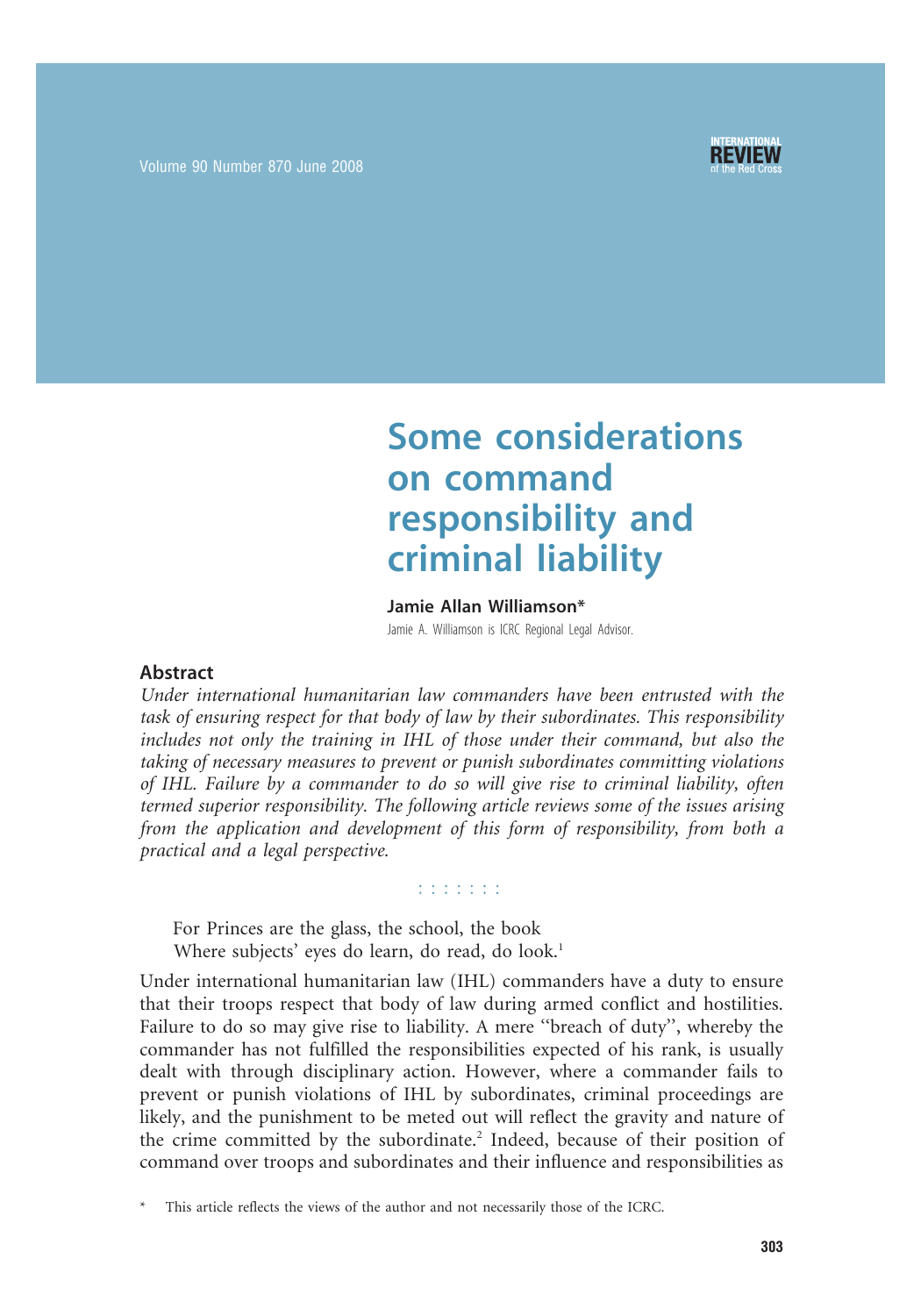superiors, military commanders and other superiors have an affirmative duty to act in preventing violations of IHL by their subordinates. In essence, the commander acquires liability by default or omission. Having evaded his responsibility as a superior to intervene in ensuring the respect of IHL, he will be seen as accountable for his subordinates and, in certain circumstances, as even more culpable than them. This does not mean that subordinates are absolved from all blame: they too as individuals are bound to respect IHL and will be held personally accountable for breaches.

The present paper will consider certain issues stemming from the application and development of this form of liability, termed ''command responsibility'' or ''superior responsibility'', which entails criminal liability for the commander. After a summary review of the principle of command responsibility, a brief comment will be made on the mens rea standards applicable to military superiors and civilian officials, the ''necessary and reasonable'' measures that they are expected to take to prevent the commission of the crime, the scaling of applicable sentences and the connected issue of illegal orders.

## Command responsibility

Whether a commander can be held criminally responsible for the breaches of IHL committed by his subordinates was a central issue in the Yamashita case, which was reviewed by the US Supreme Court in 1946.<sup>3</sup> In this case, General Tomuyuki Yamashita, the commander of the Japanese forces in the Philippines in 1944–5, was charged with having failed to discharge his duty to control the operations of persons under his command who had violated the laws of war. The majority judgment, delivered by Chief Justice Stone, enounced the principle that the laws of war impose upon an army commander a duty to take such appropriate measures as are within his power to control the troops under his command and prevent them from committing violations of the laws of war. In the view of the court, the absence of such an affirmative duty for commanders to prevent violations of the laws of war would defeat the very purpose of those laws. To quote the Court,

<sup>1</sup> William Shakespeare, The Rape of Lucrece.

<sup>2</sup> See International Criminal Tribunal for the former Yugoslavia (ICTY) Appeals Judgement in Celebici Case, Case No. IT-96-21-A, 20 February 2001, at 226: ''Article 7(3) of the [ICTY] Statute is concerned with superior liability arising from failure to act in spite of knowledge. Neglect of a duty to acquire such knowledge, however, does not feature in the provision as a separate offence, and a superior is not therefore liable under the provision for such failures but only for failing to take necessary and reasonable measures to prevent or to punish.''

<sup>3</sup> In Re Yamashita No. 61, Misc. Supreme Court of the United States 327 US 1; 66 S. Ct. 340; 90 L. Ed. 499; 1946 U.S. LEXIS 3090. The relevant charge held against General Yamashita was that ''the law of war imposes on an army commander a duty to take such appropriate measures as are within his power to control the troops under his command for the prevention of acts which are violations of the law of war and which are likely to attend the occupation of hostile territory by an uncontrolled soldiery; and he may be charged with personal responsibility for his failure to take such measures when violations result.''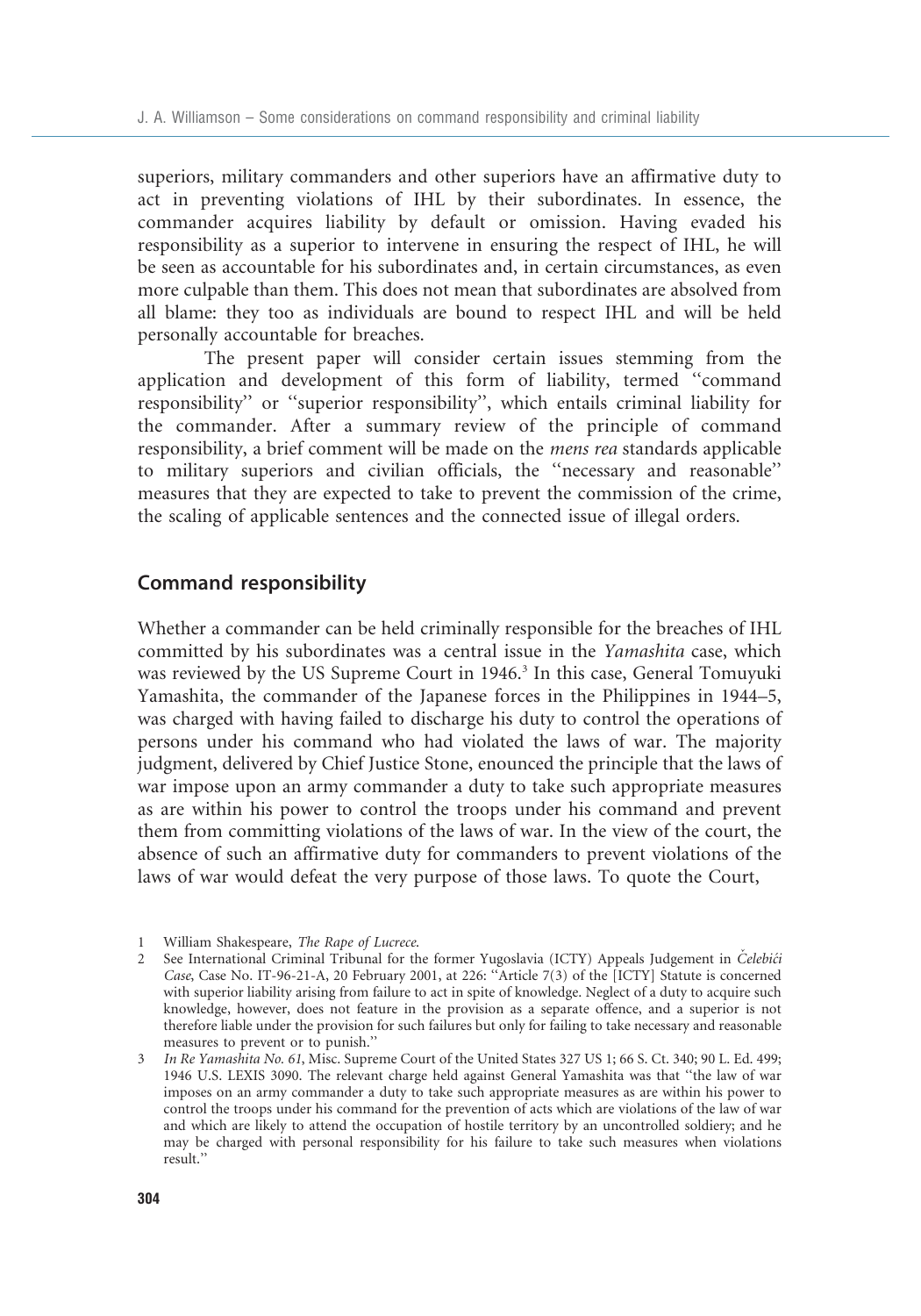It is evident that the conduct of military operations by troops whose excesses are unrestrained by the orders or efforts of their commander would almost certainly result in violations which it is the purpose of the law of war to prevent. Its purpose to protect civilian populations and prisoners of war from brutality would largely be defeated if the commander of an invading army could with impunity neglect to take reasonable measures for their protection. Hence the law of war presupposes that its violation is to be avoided through the control of the operations of war by commanders who are to some extent responsible for their subordinates.

Commanders thus were deemed to have a clear responsibility to control subordinates and to ensure that they respected IHL. Failure to do so where violations of IHL were committed warranted penal action and punishment fitting the crimes.4 As aptly stated in the post-Second World War case of the United States v. Wilhelm von Leeb et al. (High Command Case), ''under basic principles of command authority and responsibility, an officer who merely stands by while his subordinates execute a criminal order of his superiors which he knows is criminal violates a moral obligation under international law. By doing nothing he cannot wash his hands of international responsibility.''5

From an IHL perspective, it took another thirty years or so to have these principles codified in a convention. The precedents set by the post-Second World War cases, including the above and those from the International Military Tribunal for the Far East (Tokyo Tribunal) and the US Military Tribunal at Nuremberg, to a certain degree influenced the drafting of the text of Article 86 (failure to act) of the 1977 Protocol I Additional to the 1949 Geneva Conventions (Additional Protocol  $I)$ :

- 1. The High Contracting Parties and the Parties to the conflict shall repress grave breaches, and take measures necessary to suppress all other breaches, of the Conventions or of this Protocol which result from a failure to act when under a duty to do so.
- 2. The fact that a breach of the Conventions or of this Protocol was committed by a subordinate does not absolve his superiors from penal or disciplinary responsibility, as the case may be, if they knew, or had information which should have enabled them to conclude in the circumstances at the time, that he was committing or was going to commit such a breach and if they did not take all feasible measures within their power to prevent or repress the breach.

Command responsibility is now recognized in many national military manuals and has been the subject of further developments in particular by the various international criminal tribunals, both in their constitutive documents and

<sup>4</sup> The US Supreme Court ultimately upheld the death sentence imposed by the Military Commission on General Yamashita.

<sup>5</sup> United States v. Wilhelm von Leeb et al., Trials of War Criminals before the Nuremberg Military Tribunals under Control Council Law No. 10, Vol. XI (US Govt. Printing Office, Washington, 1950), at 1230, 1303.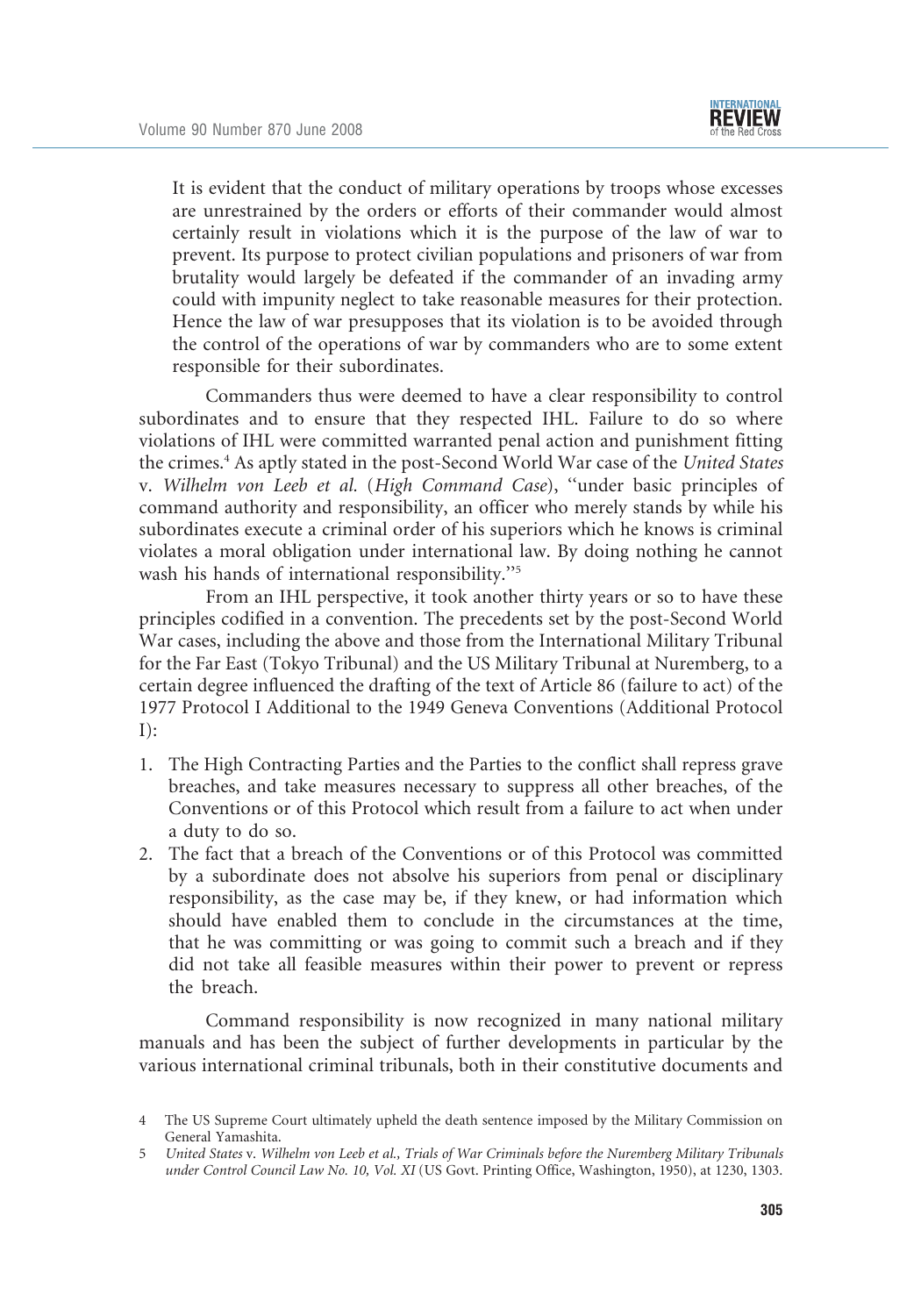in their jurisprudence.<sup>6</sup> The Statute of the International Criminal Tribunal for Rwanda (ICTR) and that of the International Criminal Tribunal for the former Yugoslavia (ICTY) read,

The fact that any of the acts referred to in … the present Statute was committed by a subordinate does not relieve his or her superior of criminal responsibility if he or she knew or had reason to know that the subordinate was about to commit such acts or had done so and the superior failed to take the necessary and reasonable measures to prevent such acts or to punish the perpetrators thereof.

The main reason for the development of this form of responsibility, notably in the international criminal arena, lies in the recognition that crimes are often committed by low-level officials or military personnel because their superiors failed to prevent or repress them.<sup>7</sup> As mentioned above, it is generally agreed that command responsibility is necessary to enable prosecutions beyond the direct perpetrators of the crimes. Without this form of responsibility, superiors could absolve themselves of any wrongdoing, for instance by arguing that the subordinates were not following orders when they committed crimes, or that they were at no time at the scene of the violations. Today the law is clear: one is dutybound as a commander to intervene when acts of subordinates constituted or would constitute violations of IHL, and to prevent or repress these.

### Conditions for establishing command responsibility

From the jurisprudence emanating from the international criminal tribunals, it is generally agreed that in order to establish command responsibility three key elements must be met. First, there has to be a superior/subordinate relationship. As explained in the ICRC Commentary on Article 86 of Additional Protocol I, ''we are concerned only with the superior who has a personal responsibility with regard to the perpetrator of the acts concerned because the latter, being his subordinate, is under his control.… The concept of the superior … should be seen in terms of a hierarchy encompassing the concept of control."<sup>8</sup> This relationship can be *de jure* or de facto, with the exercise of effective command, control or authority being

- 6 For instance the United Kingdom's Manual of the Law of Armed Conflict explains, ''Military commanders are responsible for preventing violations of the law (including the law of armed conflict) and for taking the necessary disciplinary action. A commander will be criminally responsible if he participates in the commission of a war crime himself … particularly if he orders its commission. However, he also becomes criminally responsible if he ''knew, or owing to the circumstances at the time, should have known'' that war crimes were being or were about to be committed and failed ''to take all necessary and reasonable measures within his or her power to prevent or repress their commission or to submit the matter to the competent authority for investigation and prosecution''. Ministry of Defence, Manual of the Law of Armed Conflict, Oxford University Press, Oxford, 2004, para. 16.36.
- 7 See A. Cassese, International Criminal Law, Oxford University Press, Oxford, 2003, p. 205.

8 Commentary to Protocol Additional to the Geneva Conventions of 12 August 1949, and relating to the Protection of Victims of International Armed Conflicts (Protocol I), 8 June 1977 (Commentary), ICRC/ Martinus Nijhoff Publishers, Leiden, 1987, p. 1013.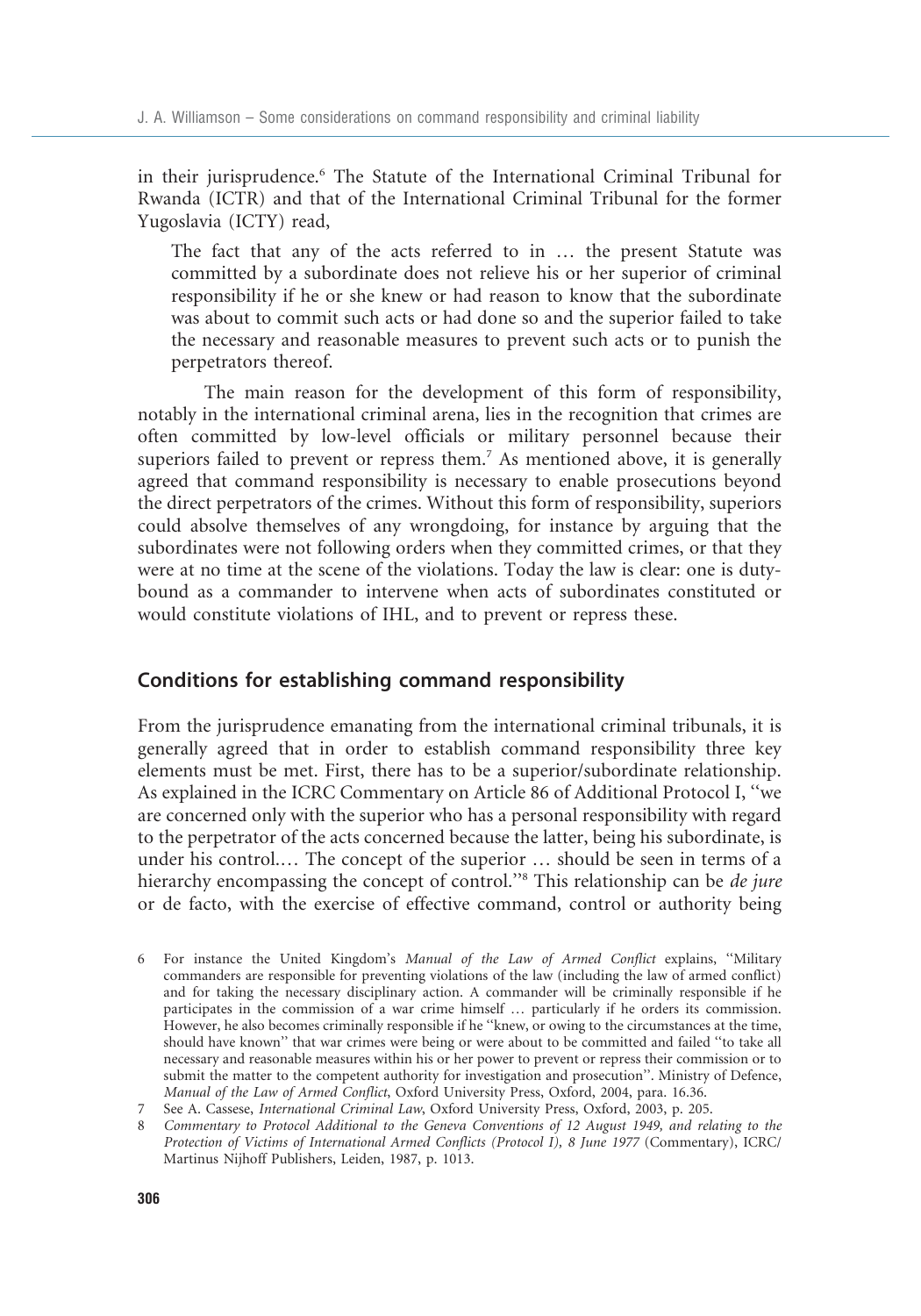determinative.<sup>9</sup> Second, the superior knew or had reason to know that one or several subordinate(s) committed or were about to commit criminal acts. Third, the superior failed to take the necessary and reasonable measures to prevent or punish the commission of said acts. As discussed below, the latter two elements have been the subject of much jurisprudence.

The knowledge requirement: military commanders versus other superiors

Traditionally, the extent and nature of the ''knowledge'' required of a superior regarding the actions of subordinates was the same for both military commanders and other superiors (for instance ministers, mayors and directors of factories), irrespective of office held. This is reflected in Rule 153 of the ICRC's customary law study: for both categories of superiors to attract liability, it had to be shown that the superior either knew or had reason to know.<sup>10</sup>

Whilst establishing that the superior knew has not been particularly contentious, the concept of had reason to know, a form of constructive knowledge, has been the subject of some jurisprudential debate. Article 86(2) of Additional Protocol I sheds some light on this concept, in that superiors will be deemed responsible if they had information which should have enabled them to conclude, in the circumstances at the time, that their subordinates were committing or were going to commit a breach. Due to a slight divergence between the English and French texts of Additional Protocol I, the ICRC Commentary on the Protocol explains that the information available to the superiors should be such as to enable them to conclude rather than should have enabled them to conclude.<sup>11</sup>

In other words, there must be some information available to the superiors that puts them on notice of the commission of IHL violations by subordinates. This standard has been favoured by both the ICTR and ICTY Appeals Chambers:

[R]reason to know standard does not require that actual knowledge, either explicit or circumstantial, be established. Nor does it require that the Chamber be satisfied that the accused actually knew that crimes had been committed or were about to be committed. It merely requires that the Chamber be satisfied

- 10 Jean-Marie Henckaerts and Louise Doswald-Beck (eds.), Customary International Humanitarian Law, 2 vols., ICRC and Cambridge University Press, Geneva and Cambridge, 2005, I, pp. 558–562.
- 11 Commentary, above note 8, p. 1013.

<sup>9</sup> See ICTY Appeals Judgement in Prosecutor v. Delalić et al. (Čelebići), Case No. IT-96-21-A, 20 February 2001, at 195: ''The power or authority to prevent or to punish does not solely arise from de jure authority conferred through official appointment. In many contemporary conflicts, there may be only de facto, self-proclaimed governments and therefore de facto armies and paramilitary groups subordinate thereto. Command structure, organised hastily, may well be in disorder and primitive. To enforce the law in these circumstances requires a determination of accountability not only of individual offenders but of their commanders or other superiors who were, based on evidence, in control of them without, however, a formal commission or appointment. A tribunal could find itself powerless to enforce humanitarian law against de facto superiors if it only accepted as proof of command authority a formal letter of authority, despite the fact that the superiors acted at the relevant time with all the powers that would attach to an officially appointed superior or commander.''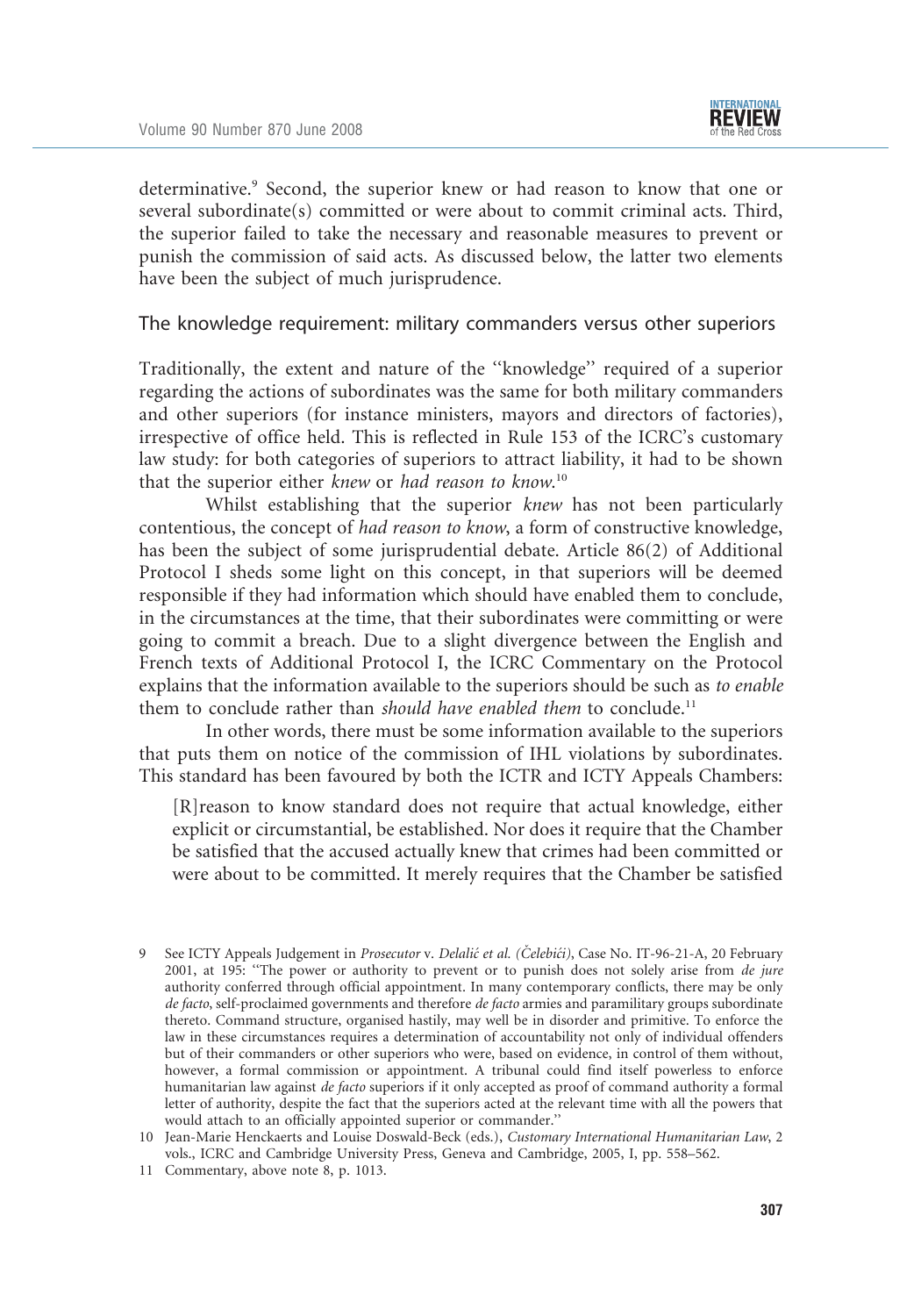that the accused had ''some general information in his possession, which would put him on notice of possible unlawful acts by his subordinates''.12

Interestingly, the Rome Statute of the International Criminal Court (ICC), in its Article 28, advances two separate standards. For military commanders, the test remains that the person either knew or, owing to the circumstances at the time, should have known that the forces under his or her command were committing or about to commit such crimes. The should have known is not dissimilar to the traditional had reason to know.

By contrast, for other superiors – that is non-military commanders – to incur liability, it must be shown that the person either knew, or consciously disregarded information that clearly indicated that the subordinates were committing or about to commit such crimes. This approach was followed in the ICTR's Kayishema & Ruzindana case. Here the trial chamber, having cited ICC Article 28 approvingly, stated with regard to the command responsibility of civilian superiors,

In light of the objective of Article 6(3) which is to ascertain the individual criminal responsibility for crimes as serious as genocide, crimes against humanity and violations of Common Article 3 to the Geneva Conventions and Additional Protocol II thereto, the Chamber finds that the Prosecution must prove that the accused in this case either knew, or consciously disregarded information which clearly indicated or put him on notice that his subordinates had committed, or were about to commit acts in breach of Articles 2 to 4 of this Tribunal's Statute.13 (Emphasis is not in original).

The ICC Statute thus introduces additional elements that must be met to establish that a non-military superior had the requisite mens rea to be held liable through command responsibility. It must be shown not only that the superior had information in his possession regarding acts of his subordinates, but that the superior *consciously disregarded* such information, in other words, that he chose not to consider or act upon it. The information must also *clearly indicate* that the subordinates committed or were about to commit the crimes. To some extent this goes further than the majority standard elaborated by the ICTR or the ICTY by which the information need merely put the superior on notice of *possible* unlawful acts by his subordinates. An element of *certainty* rather than *possibility* vis-à-vis the commission of the crimes will therefore have to be met under the ICC Statute for non-military superiors.

Notwithstanding the merits of the ICC and Kayishema & Ruzindana standard, it does beg both legal as well as policy questions. As mentioned above, one of the principal aims of superior responsibility is to punish those individuals higher up the hierarchical ladder who, whilst not the direct weapon wielders, are

<sup>12</sup> Prosecutor v. Bagilishema, Judgement (Reasons), Case No. ICTR-95-1A-A, 3 July 2002 (Bagilishema Judgement), para. 28.

<sup>13</sup> Prosecutor v. Clément Kayishema & Obed Ruzindana, Judgement, Case No. ICTR-95-1-T, 21 May 1999, at 228.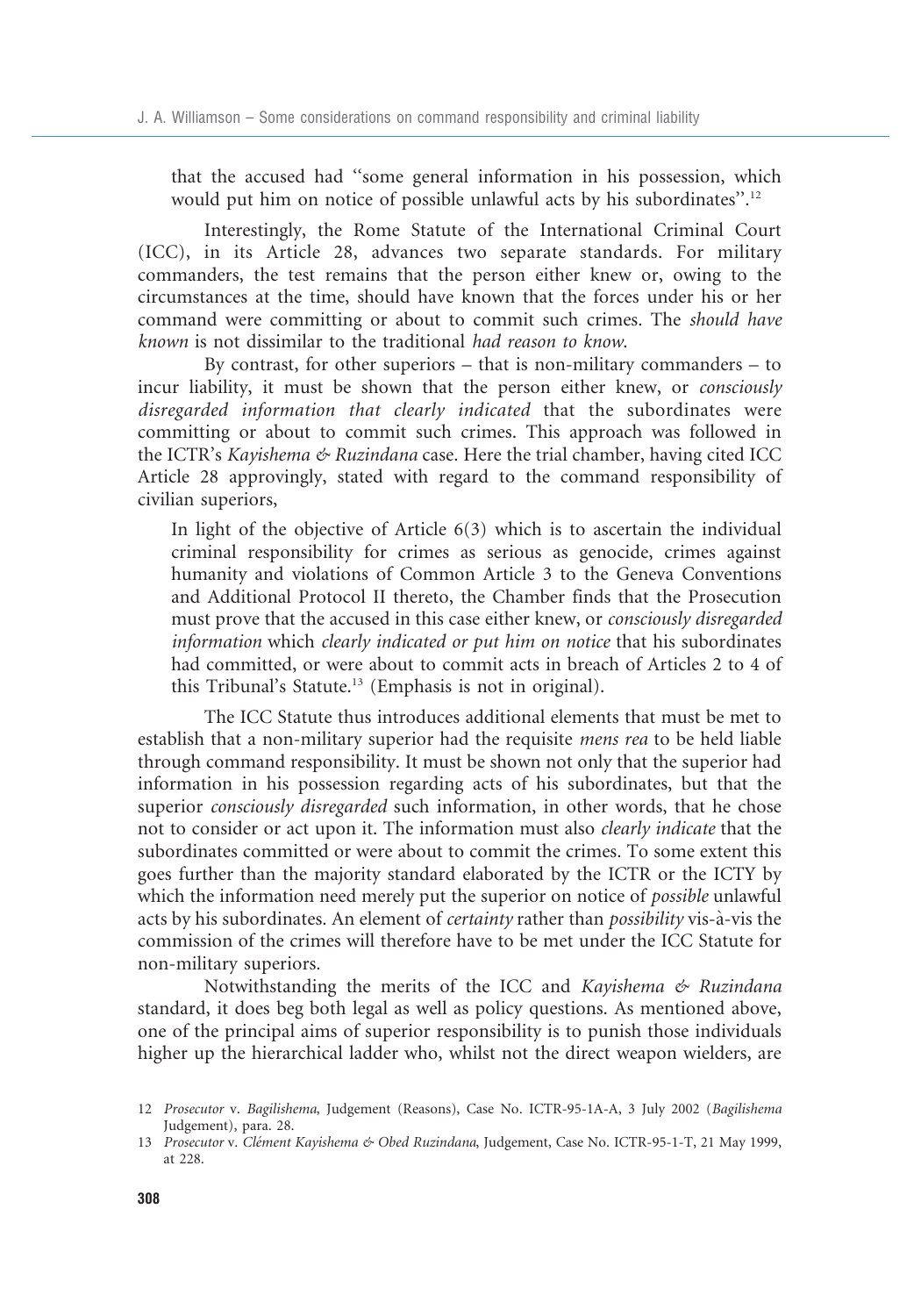deemed nonetheless to be criminally responsible for failing to act appropriately in controlling and punishing subordinates. Superior responsibility has proved to be a particularly vital conduit for prosecutors at the international tribunals to bring to trial heads of government, ministers and other civilian superiors who, in their capacity as civilian superiors, clearly played a substantial role in overseeing and directing violations of IHL, crimes against humanity and genocide, without necessarily setting foot in the arena of combat or where the crimes were committed.

By requiring it to be shown that non-military commanders ''consciously disregarded'' information which ''clearly indicated'' that subordinates were taking certain unlawful actions, the burden of proof to establish superior responsibility for such commanders becomes that much more exigent. Consequently, it might become more difficult effectively to prosecute non-military commanders for violations of IHL through command responsibility. Some may argue that to so apply a different and stricter mens rea requirement for non-military superiors can only weaken the fight against impunity, as many of the accused before international criminal tribunals are civilian leaders.

Yet it could also be contended that this differentiation is justified to the extent that, in civilian contexts, superior–subordinate relationships are more often than not premised on de facto rather than de jure control. The existence of comparatively more formal and institutionalized relationships in military situations places a greater onus on military superiors to act on information, even where such information merely suggests rather than clearly indicates that IHL violations are committed by their subordinates.

#### ''Necessary and reasonable'' measures

Under Article 86(2) of Additional Protocol I, superiors are required to take all feasible measures within their power to prevent or repress a breach of IHL by their subordinates. In international criminal law, the standard that has been introduced is one of a failing by the superior to take the necessary and reasonable measures within his power to prevent or repress the commission of the crimes by his subordinates. Most domestic legal systems provide succinct definitions of "reasonable" and also, but to a lesser extent, of "necessary". International criminal jurisprudence speaks of a ''reasonableness in the circumstances'' test, and tends to treat "reasonable" and "necessary" in unison.<sup>14</sup> Yet the application of such a test in relation to serious violations of IHL, crimes against humanity and genocide could be problematic.

<sup>14</sup> Although it should be noted that in some ICTY cases the prosecution has sought to define both: ''''Necessary measures'' are those required to discharge the obligation to prevent or punish, in the circumstances prevailing at the time. ''Reasonable'' measures are those which the commander was in a position to take in the circumstances prevailing at the time." See Prosecutor v. Tihomir Blaškić, Judgement, 3 March 2000, Case No. IT-95-14, at 333.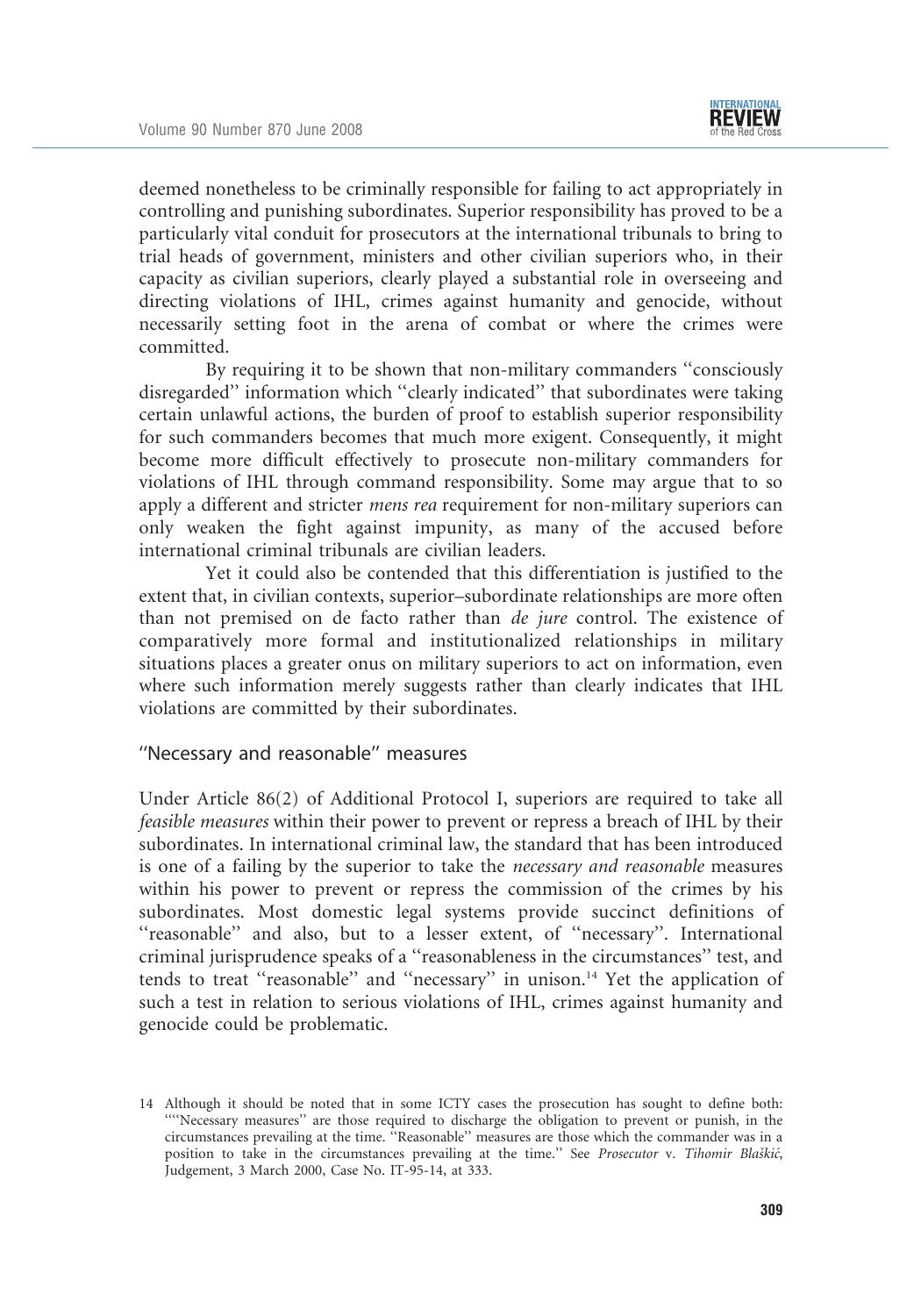Cases in which serious violations of IHL, crimes against humanity and genocide have been committed, when compared with most domestic criminal cases, present a complicated set of facts, often implicate several perpetrators and involve numerous victims. They usually occur in situations where the normal fabric of society and recognizable chains of command have been destroyed, with civilians and military, and victims and executioners, commingled. As Justice Murphy, in his dissent in Yamashita, reasoned,

Duties, as well as ability to control troops, vary according to the nature and intensity of the particular battle. To find an unlawful deviation from duty under battle conditions requires difficult and speculative calculations. Such calculations become highly untrustworthy when they are made by the victor in relation to the actions of a vanquished actor. Objective and realistic norms of conduct are then extremely unlikely to be used in forming a judgment as to deviations from duty.15

A perusal of factual findings from judgments of the ICTY, the ICTR and the Special Court of Sierra Leone (SCSL) confirms that, due to the complexity of events on the ground, attempting to transpose these facts to a court environment and seeking to define which measures were reasonable and necessary in the circumstances can be a fraught exercise. Such a determination cannot be made in abstracto and is dependent on the nature and extent of evidence presented in court. Yet despite myriad procedural and evidential safeguards it may still be questionable whether, in the light of the chaotic nature of the events during which most violations were committed, it is realistic to rely on the statements of ''a reasonable man in the position/circumstances of the accused'' in order to assess whether the accused took the necessary and reasonable measures. It could be argued that without the benefit of H. G. Wells's time machine, there remains the risk that accused persons are in a ''no-win situation'', with judges painstakingly evaluating and imputing the measure of an accused's authority over his subordinates.<sup>16</sup>

By way of example, the ICTR trial chamber's reasoning in Musema merits mention, with suggestions by the judges of measures which, in their view, the defendant could have taken against his subordinates in the circumstances:

The Chamber finds that it has been established beyond reasonable doubt that Musema exercised de jure authority over employees of the Gisovu Tea Factory while they were on Tea Factory premises and while they were engaged in their professional duties as employees of the Tea Factory, even if those duties were performed outside factory premises. The Chamber notes that Musema exercised legal and financial control over these employees, particularly through his power to appoint and remove these employees from their

<sup>15</sup> Justice Murphy was concerned that desires for vengeance would permeate ''victors' justice'' and lead to unfair trials.

<sup>16</sup> See, e.g., the different conclusions reached in the Bagilishema Judgement, above note 12, on the one hand by Judge Asoka de Z. Gunawardana in his Separate Opinion and on the other by Judge Mehmet Guney in his Separate and Dissenting Opinion, with regard to the authority and responsibility of the accused during massacres in his commune.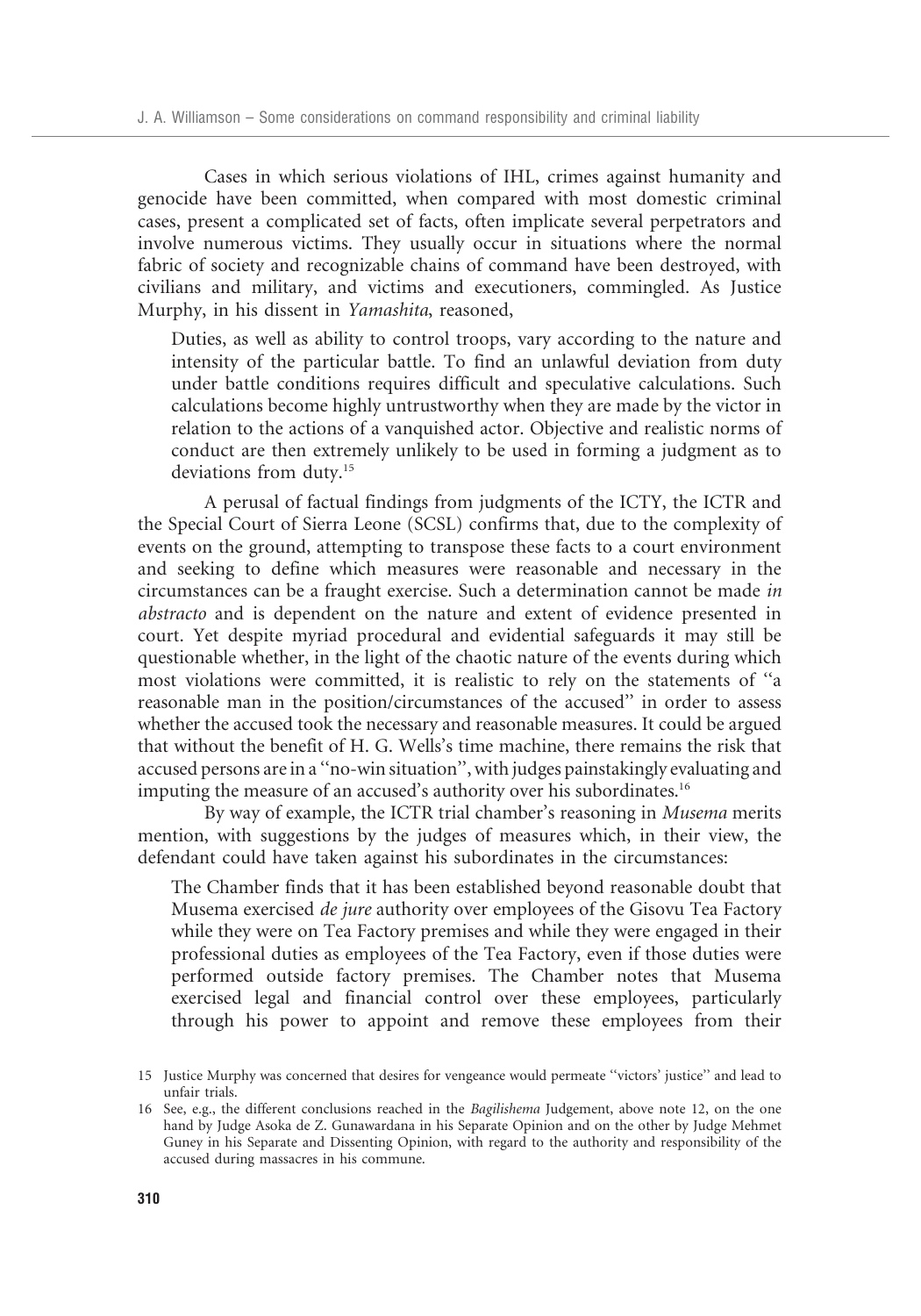

positions at the Tea Factory. The Chamber notes that Musema was in a position, by virtue of these powers, to take reasonable measures, such as removing, or threatening to remove, an individual from his or her position at the Tea Factory if he or she was identified as a perpetrator of crimes punishable under the Statute. The Chamber also finds that, by virtue of these powers, Musema was in a position to take reasonable measures to attempt to prevent or to punish the use of Tea Factory vehicles, uniforms or other Tea Factory property in the commission of such crimes. The Chamber finds that Musema exercised de jure power and de facto control over Tea Factory employees and the resources of the Tea Factory.<sup>17</sup>

The judges have been sensitive to the rights of the accused and to the risk of expecting more than was within the capacity of a superior at the time of the violations. As the ICTY reasoned in  $\check{C}elebi\acute{c}i$ , it must "be recognised that international law cannot oblige a superior to perform the impossible. Hence, a superior may only be held criminally responsible for failing to take such measures within his powers ... [or] within his material possibility."<sup>18</sup> In *Blaškić*, the Appeals Chamber added that ''necessary and reasonable measures are such that can be taken within the competence of a commander as evidenced by the degree of effective control he wielded over his subordinates''.19

This approach is in line with Article 86 of Additional Protocol I, which, as indicated above, refers to the taking of ''all feasible measures within their power''. The ICRC Commentary on this article explains that the language ''reasonably restricts the obligation upon superiors to ''feasible'' measures, since it is not always possible to prevent a breach or punish the perpetrators. In addition, it is a matter of common sense that the measures concerned are described as those ''within their power and only those''.''20 These last two words are restrictive, closing the door on possible speculation as to which actions may have been ''reasonable''. Many national military manuals reflect the language of Article 86 rather than the combination of ''reasonable and necessary'' found in some international legal texts.

Case law will undoubtedly further elaborate on the understanding of reasonable and necessary measures. At this stage, though, it would seem that the applicable test is more means-based than results-oriented, and that the measures to be taken must be within the power of the accused. Yet even this pragmatic standard can be subject to varying interpretations. Some would argue that "reasonable and necessary" is synonymous with "practicable or practically possible''. Others, however, suggest that the prevalence of exceptional circumstances (such as genocidal massacres) requires the superior to take extraordinary measures to prevent and punish his subordinates.<sup>21</sup> Whichever standpoint is

<sup>17</sup> Prosecutor v. Alfred Musema, Judgement, 27 January 2000, Case No. ICTR-96-13-T, at 880.

<sup>18</sup> Prosecutor v. Delalić et al. (Čelebići), Judgement, Case No. IT-96-21-T, 16 November 1998, at 395.

<sup>19</sup> Prosecutor v. Tihomir Blaškić, Appeals Judgment, 29 July 2004, Case No. IT-95-14-A 29 July 2004, at 72. 20 Commentary, above note 8, p. 1015.

<sup>21</sup> See, e.g., above, notes 16 and 17, judgements and proceedings in the ICTR cases of Bagilishema and Musema.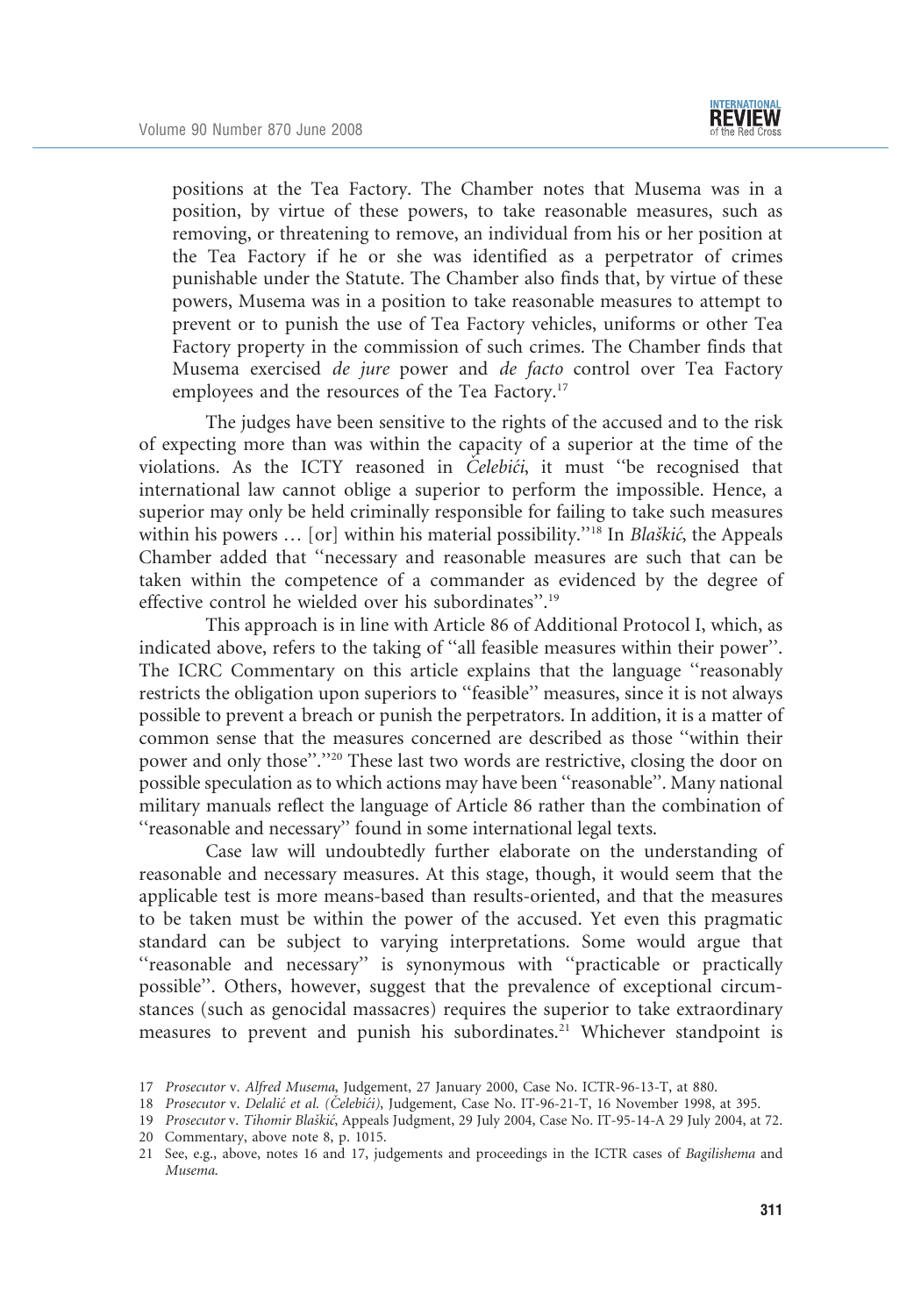favoured, any assessment as to effective control has to be cautious and empathetic, with due regard to the rights of the accused.

#### Heavier sentences for superiors

International humanitarian law and international criminal justice place upon superiors a greater responsibility than that of their subordinates in ensuring that the law is not violated. Superiors, by virtue of their elevated position in the hierarchy, have an affirmative duty to ensure that IHL is duly respected and that breaches are appropriately repressed. Their failure to do so can be interpreted as acquiescence in the unlawful acts of their subordinates, thereby encouraging further breaches and developing a culture of impunity. Courts have taken into account the ''command position'' of an accused in sentencing. Whilst recognizing that the length of a sentence is to be determined on the basis of the nature and gravity of the crime, case law of the international criminal tribunals seems to dictate that the status as a superior will in itself be considered an aggravating factor.

International criminal tribunals have delved extensively into the issue of appropriate sentencing for commanders. The reasoning in the case law is that a command position may justify a harsher sentence, in particular if the accused held a high position within the civilian or military command structure. The jurisprudence is clear, in that a position of authority, whether civilian or military, gives rise to both duty and trust which, if broken or abused, would tend to aggravate the sentence. $22$ 

The tribunals have further explained that when a commander fails in his duty to prevent the crime or to punish the perpetrator thereof, he should receive a heavier sentence than the subordinates who committed the crime. The justification in imposing a harsher sentence stems from the fact that where a commander fails to punish his subordinates for committing crimes or to prevent them from doing so, this creates an impression of tolerance, acquiescence or even approval vis-a`-vis the actions of the subordinates. The tribunals have concluded that it would be inconsistent to punish a simple perpetrator with a sentence equal to or greater than that of the commander:

Therefore, when a commander fails in his duty to prevent the crime or to punish the perpetrator thereof he should receive a heavier sentence than the subordinates who committed the crime insofar as the failing conveys some tolerance or even approval on the part of the commander towards the commission of crimes by his subordinates and thus contributes to encouraging the commission of new crimes. It would not in fact be consistent to punish a simple perpetrator with a sentence equal or greater to that of the commander.<sup>23</sup>

<sup>22</sup> See notably Prosecutor v. Jean Kambanda, Case No. ICTR 97-23-S, Judgement and Sentence, 4 September 1998; Prosecutor v. Jean Paul Akayesu, Case No. ICTR-96-4-T, Sentence, 2 October 1998.

<sup>23</sup> Prosecutor v. Tihomir Blaškić, Judgement, Case No. IT-95-14-T, 3 March 2000, at 789.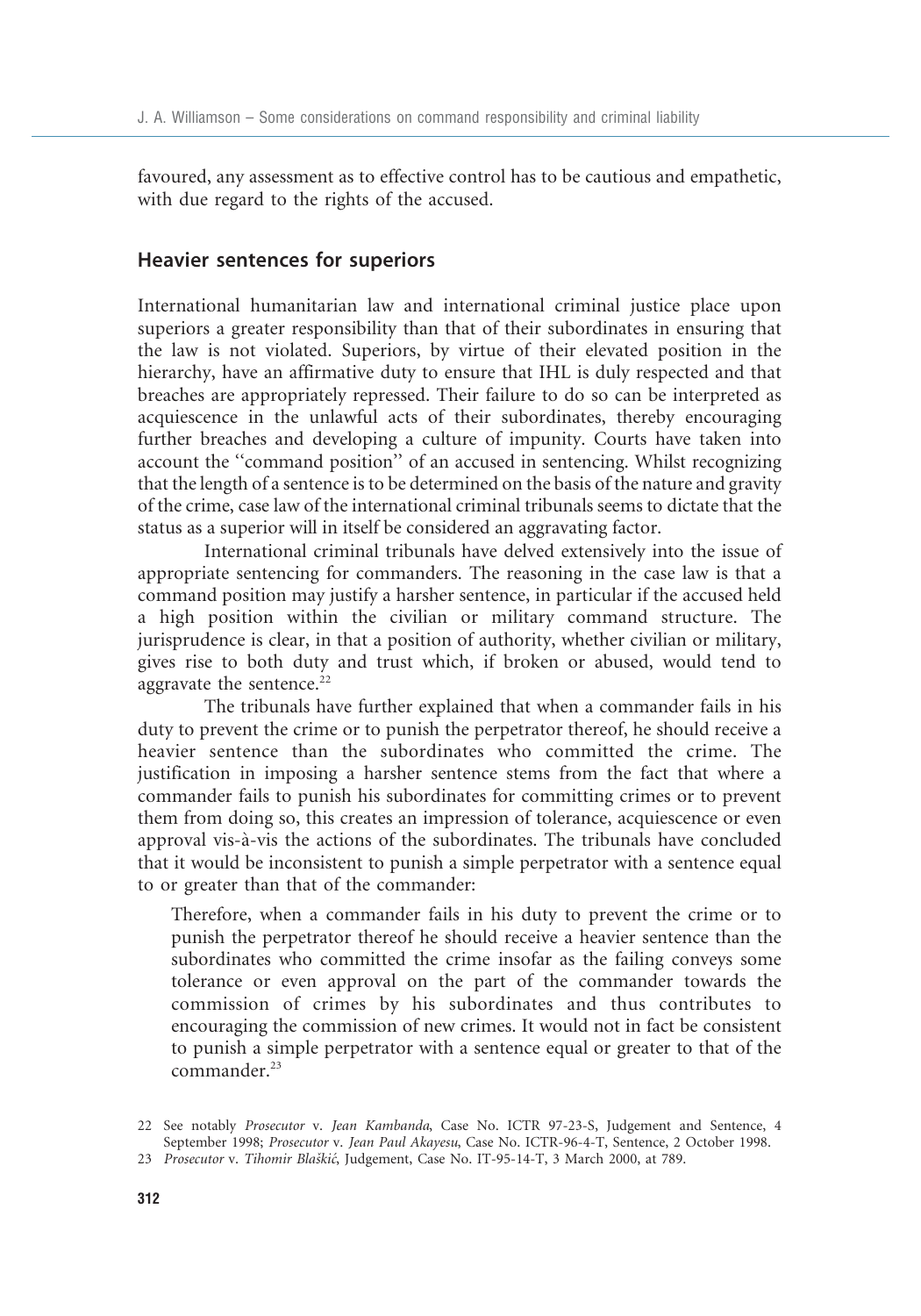As such, the consequences of a person's acts are necessarily more serious if he is at the apex of a military or political hierarchy and uses his position to commit crimes. Because he is a leader, his conduct is that much more reprehensible:

This Chamber finds as an aggravating circumstance that Kayishema, as Prefect, held a position of authority. This Chamber finds that Kayishema was a leader in the genocide in Kibuye Prefecture and this abuse of power and betrayal of his office constitutes the most significant aggravating circumstance. $24$ 

The case law points to a simple conclusion, namely that civilian and military commanders are deserving of harsher sentences than their subordinates. The mere fact of being in a position of responsibility will be seen as an aggravating factor:

Command position must therefore systematically increase the sentence or at least lead the Trial Chamber to give less weight to the mitigating circumstances, independently of the issue of the form of participation in the crime.<sup>25</sup>

It could be argued that in the above cited precedents too much weight is given to the accused's position as superior in determining the sentence, rather than to the severity of the crime itself. Indeed, taken literally, the case law suggests that a superior who failed to punish a subordinate for murder should face a greater punishment than the murderer, even if such superior did not possess the necessary specific intent to commit murder. However, the jurisprudence does reflect the fact that with rank come responsibility and the duty to intervene.

## Manifestly illegal orders

In many contexts in which war crimes are committed by military personnel, subordinates will plead that they were merely following orders when carrying out certain unlawful actions. More often than not, the subordinate will not question the legality of an order, there being an inbuilt presumption that superiors are better placed to determine ''wrong from right'' in the conduct of hostilities. At other times, though, where the order seems to go beyond what is legally permissible, a subordinate will be faced with a choice: (i) disobey, and face possible reprimand and punishment by the superior or a court-martial; or (ii) obey, and risk criminal punishment by acting upon an order which has unlawful consequences. The lower the rank of the subordinate, the more difficult it may be to disobey an illegal order. This raises a dilemma, both moral and legal, for the subordinate.

<sup>24</sup> Prosecutor v. Clément Kayishema & Obed Ruzindana, Sentence, Case No. ICTR-95-1-T, 21 May 1999, at 15.

<sup>25</sup> Blaškić Judgement, above note 23, at 789.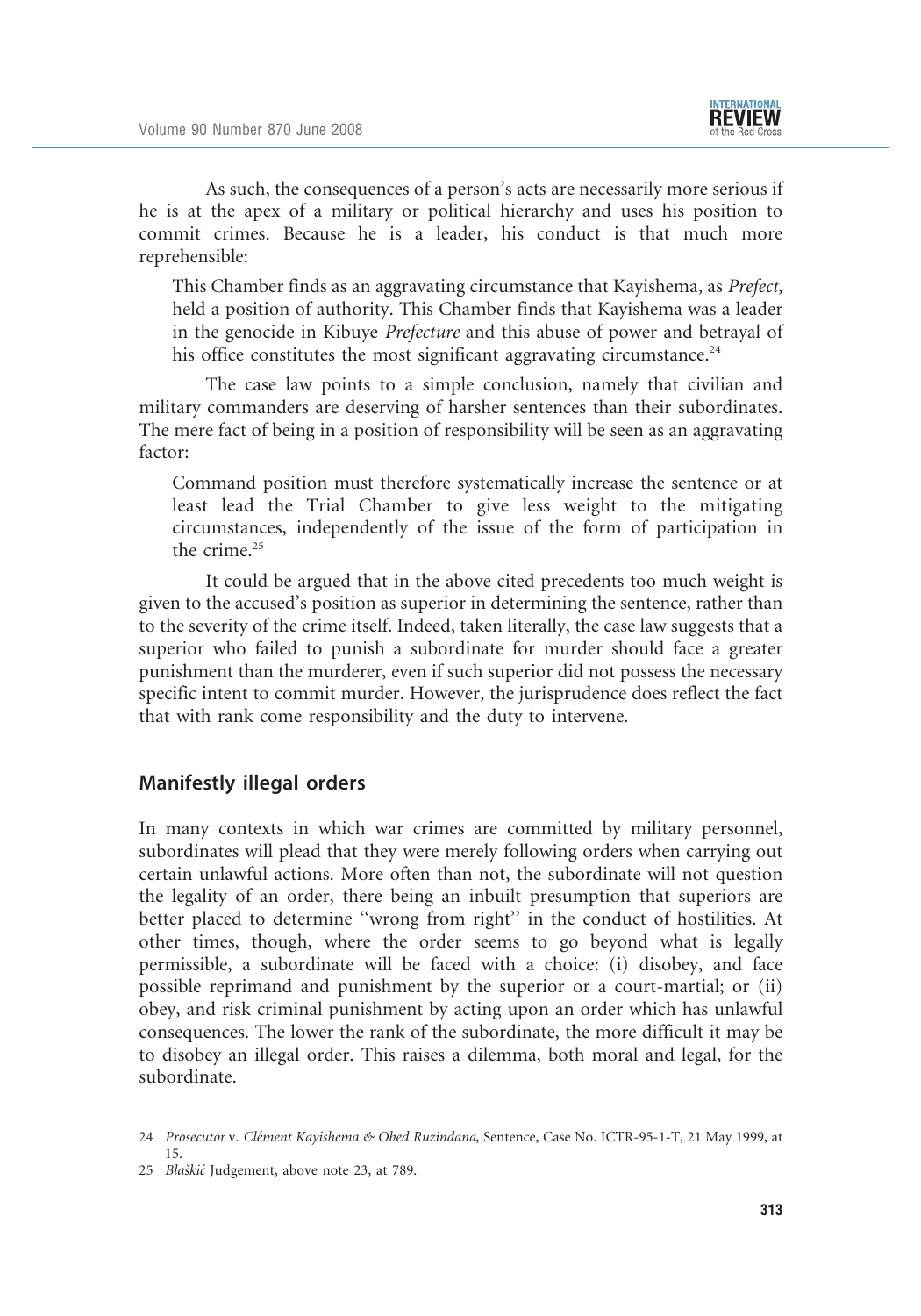Whilst it is often argued that discipline and the unquestioning execution of orders are essential to succeed in battle, the law recognizes that there are limits to the ''blind obedience'' expected of subordinates. Subordinates will not be able to escape punishment by virtue of merely acting in pursuance of an order, where the order was manifestly illegal.

Traditionally it was felt that the subordinate, whilst committing the offensive deed, should not incur responsibility for following the illegal order. The rationale behind allowing an accused to raise a defence of superior orders was based on practical common sense. To disobey an order can lead to reprimand, demotion and even court martial. After all, a soldier's first duty is to obey orders from a superior. Hence allowing a subordinate to raise a defence of superior orders recognizes that subordinates within the military have little or no discretion in questioning orders of superiors.<sup>26</sup>

However, First World War case law suggested that the defence of superior orders would be unavailable unless the subordinate did not know that the order was in itself illegal and would result in the commission of a crime. The raison d'être of this approach is that knowledge of the illegality presupposes a moral choice to obey or not, which in certain circumstances may trump the little discretion subordinates had in not following orders.

Two First World War cases highlight this. In Dover Castle, a German submarine commander who torpedoed a British hospital ship successfully raised the defence of superior orders on the basis that German government and Admiralty memoranda had been communicated, indicating that hospital ships were being used for military purposes in violation of the laws of war. Thus the commander did not know that the order was unlawful, as the memoranda suggested that the ships were legitimate targets. $27$ 

By contrast, in the Llandovery Castle case two subordinates who followed their submarine commander's order to open fire on the survivors of the torpedoed Llandovery Castle hospital ship in their lifeboats had their defence of superior orders turned down. Here, the order was seen to be in violation of a universally known rule of international law. The subordinates could not as such claim their ignorance of the illegality.<sup>28</sup>

After the Second World War the courts also denied access to the defence of superior orders, ruling it to be unavailable where a subordinate has a ''moral choice'' to obey or disobey the order. This approach assumes that there are clear situations where subordinates should question and not follow certain orders which, by their very nature, are outside the realm of that which is morally and legally permissible. The Nuremberg Principles echoed this standard:

<sup>26</sup> See, e.g., L. Oppenheim, International Law: A Treatise, Vol. 2, 6th edn, 1940 ed. H. Lauterpacht (London: Longman, Green & Co.).

<sup>27</sup> Dover Castle, 16 AJIL (1921), 704.

<sup>28</sup> Llandovery Castle, 16 AJIL (1921), 708.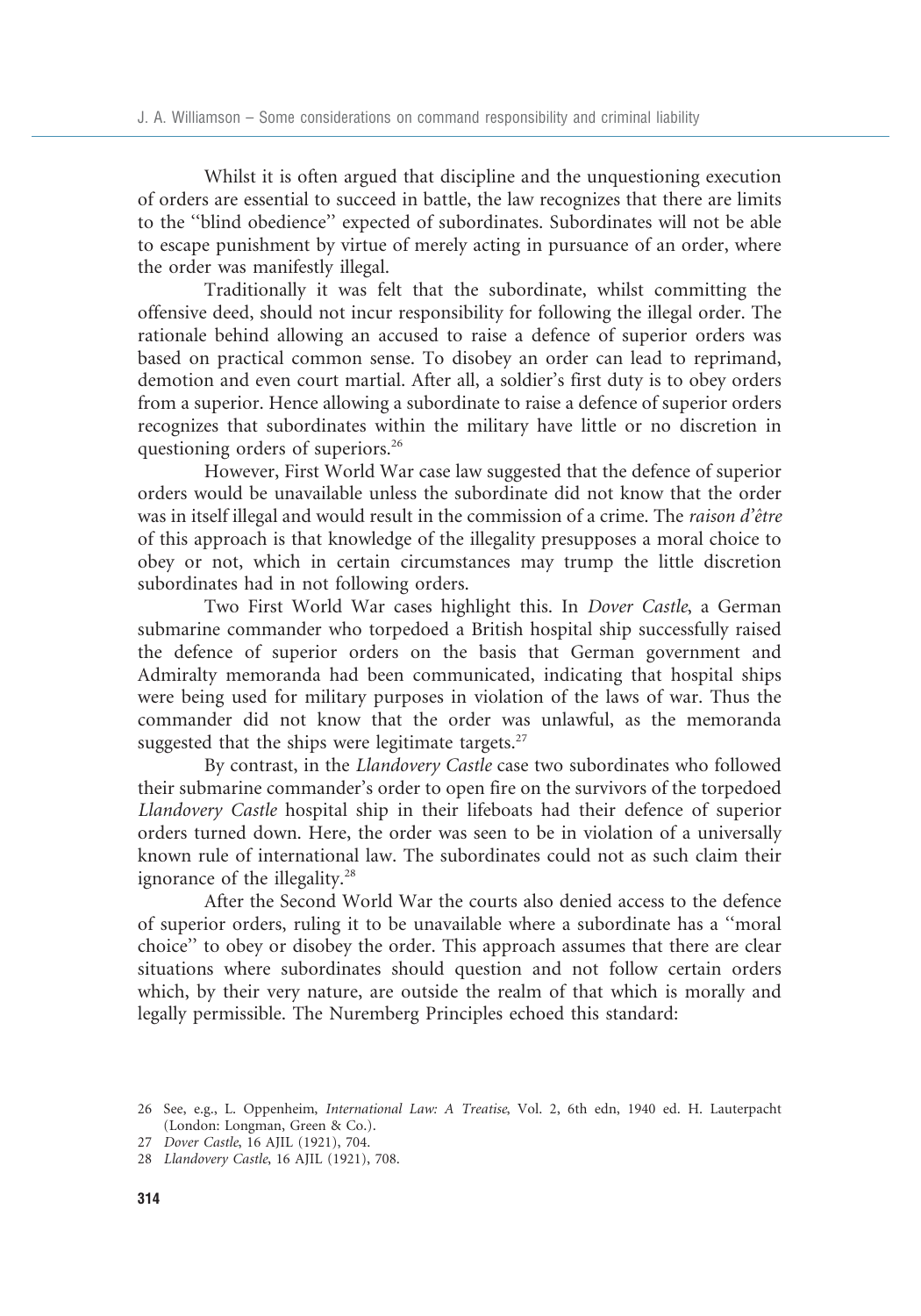

The fact that a person acted pursuant to order of his Government or of a superior does not relieve him from responsibility under international law, provided that a moral choice was in fact possible to him.29

In the recent Finta case, the Supreme Court of Canada opined that a defence of superior orders could be raised in certain circumstances, in particular where the subordinate has no moral choice as to obeying the order, even where the order was manifestly illegal:

The defence of obedience to superior orders and the peace officer defence are available to members of the military or police forces in prosecutions for war crimes and crimes against humanity. Those defences are subject to the manifest illegality test: the defences are not available where the orders in question were manifestly unlawful. Even where the orders were manifestly unlawful, the defence of obedience to superior orders and the peace officer defence will be available in those circumstances where the accused had no moral choice as to whether to follow the orders. There can be no moral choice where there was such an air of compulsion and threat to the accused that he or she had no alternative but to obey the orders.<sup>30</sup>

The ad hoc international criminal jurisdictions have gone further, striking out altogether the possibility of raising a defence of superior orders. Instead, the Statutes of the ICTR and the ICTY allow only for mitigation of sentence:

[T]he fact that an accused person acted pursuant to an order of a Government or of a superior shall not relieve him of criminal responsibility, but may be considered in mitigation of punishment if the International Tribunal determines that justice so requires.<sup>31</sup>

Article 33 of the ICC Statute does not allow a defence of superior orders if the order was manifestly illegal:

- 1. The fact that a crime within the jurisdiction of the Court has been committed by a person pursuant to an order of a Government or of a superior, whether military or civilian, shall not relieve that person of criminal responsibility unless:
	- a) The person was under a legal obligation to obey orders of the Government or the superior in question;
	- b) The person did not know that the order was unlawful; and
	- c) The order was not manifestly unlawful.
- 2. For the purposes of this article, orders to commit genocide or crimes against humanity are manifestly unlawful.

<sup>29</sup> Principle IV of the Nuremberg Principles.

<sup>30</sup> R v. Finta [1994] 1 SCR [701], Supreme Court of Canada.

<sup>31</sup> ICTR Statute, Article 6(4); ICTY Statute, Article 7(4).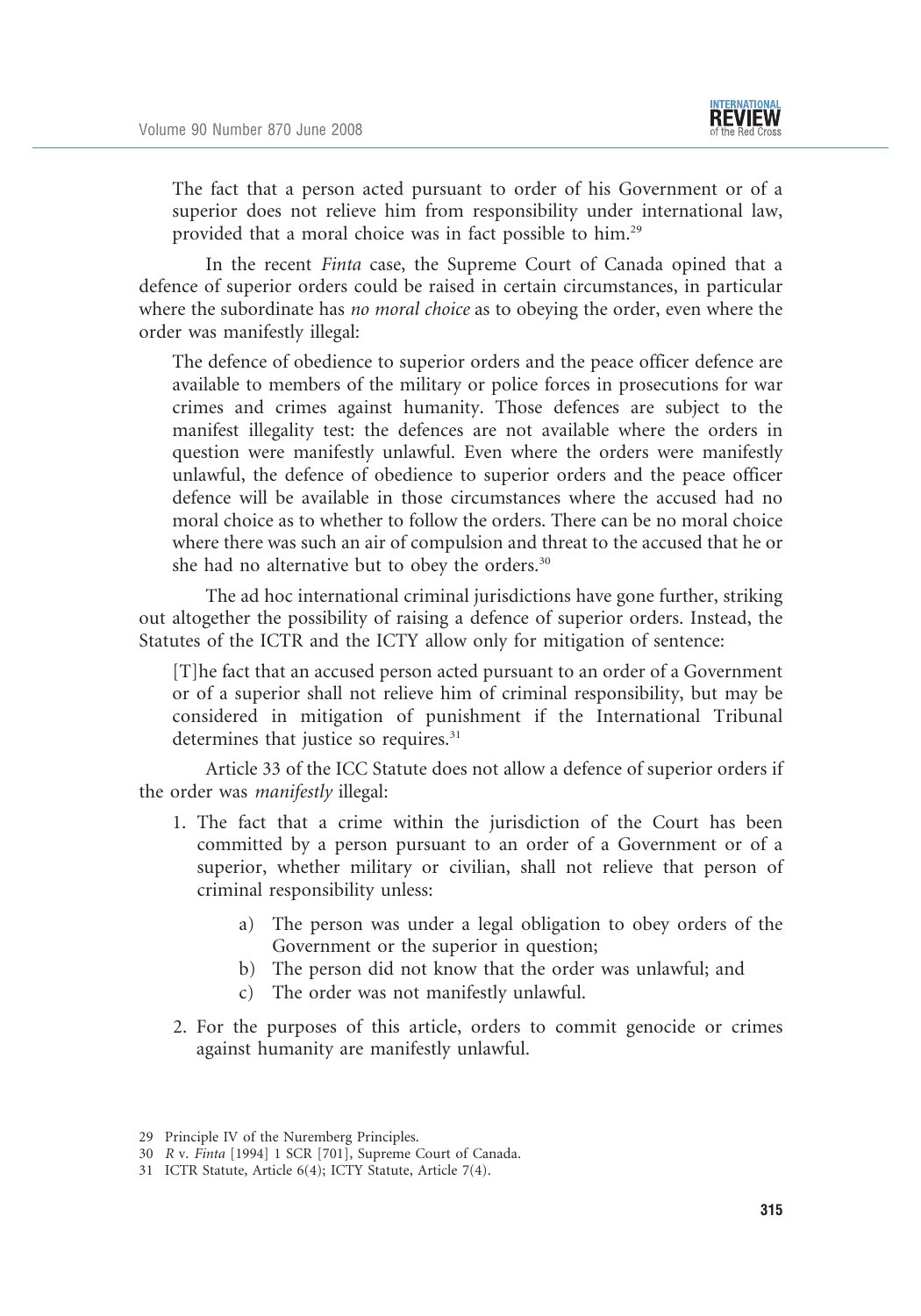This reflects Rule 155 of the ICRC's customary law study, whereby criminal responsibility remains if the manifest illegality of the order was known:

Obeying a superior order does not relieve a subordinate of criminal responsibility if the subordinate knew that the act ordered was unlawful and should have known because of the manifestly unlawful nature of the act ordered.32

It could be argued, given the ICC's position, that contemporary practice might allow the defence of superior orders if a subordinate can show that the order was not manifestly illegal or that he did not know and could not have known of the order's illegality. Rule 11 of Canada's 2001 military code of conduct explains:

Orders must be followed. Military effectiveness depends on the prompt obedience to orders. Virtually all orders you will receive from your superiors will be lawful, straightforward and require little clarification. What happens, however, if you receive an order that you believe to be questionable? Your first step of course must be to seek clarification. Then, if after doing so the order still appears to be questionable, in accordance with military custom you should still obey and execute the order – unless – the order is manifestly unlawful.

In other words, a subordinate must disobey an illegal order only when he knows that such order is manifestly illegal. A difficulty for the subordinate, though, could be in assessing whether an order is ''manifestly unlawful/illegal''.

Jurisprudence and academic treatises define a manifestly illegal order as one which offends the conscience of every reasonable, right-thinking person and which is patently and obviously wrong. Case law refers to the order being blatantly unlawful leaving no reasonable doubt as to its unlawfulness.

The identifying mark of a ''manifestly unlawful'' order must wave like a black flag above the order given, as a warning saying: ''forbidden''. It is … not unlawfulness that is detectable only by legal experts … but an overt and salient violation, a certain and obvious unlawfulness that stems from the order itself, … an unlawfulness that pierces the eye and agitates the heart, if the eye be not blind nor the heart closed or corrupt.<sup>33</sup>

Interestingly, under Article 33 of the ICC Statute, orders to commit genocide and crimes against humanity are deemed to be manifestly unlawful, whereas the same is not expressly applicable to orders to commit war crimes. It could thus be inferred that the ICC does allow for a defence of superior orders in situations where war crimes have been committed. To so allow such a defence is arguably understandable, given the complexity of modern-day asymmetrical warfare, with myriad parties involved, the blurring of the distinction between combatants and civilians, and the conduct of hostilities and control of weapons

<sup>32</sup> Henckaerts and Doswald-Beck, above note 10, pp. 565–8.

<sup>33</sup> Israel, District Military Court for the Central Judicial District, Ofer, Malinki and Others case, Judgement, 13 October 1958.